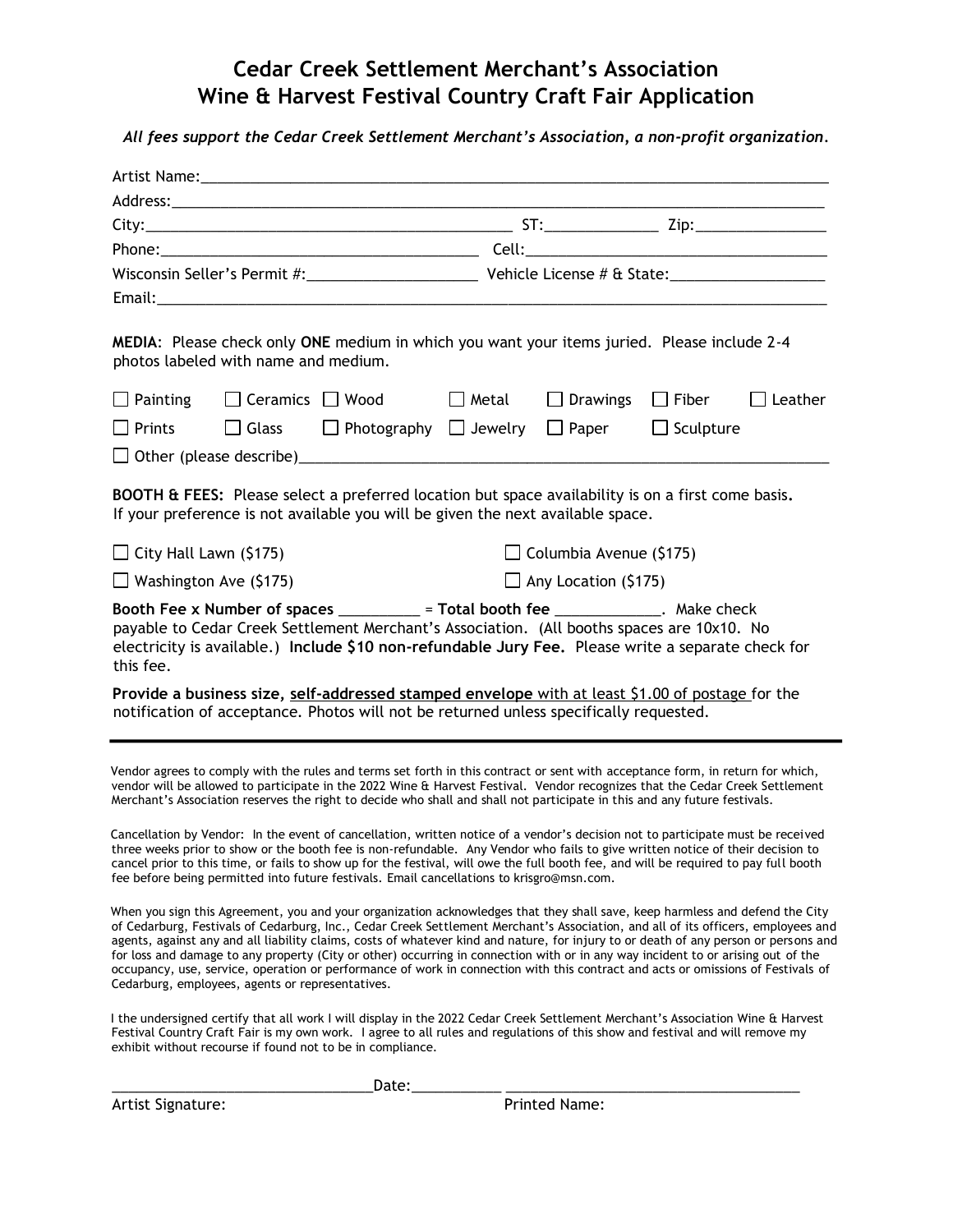# **Cedar Creek Settlement Merchant's Association Wine & Harvest Festival Country Craft Fair Application**

### **EVENT INFO:** Wine & Harvest Festival, September 17-18th, 2022. Saturday 10-6; Sunday 10-5

**ORGANIZATION:** Cedar Creek Settlement Merchant's Association located in Cedarburg, WI

**LOCATION OF ART FAIR:** Downtown Historic Cedarburg, Wisconsin. "*Wine & Harvest Festival Country Craft Fair*" is being held in conjunction with the Annual Wine & Harvest Festival along the main street of Cedarburg.

**ELIGIBILITY:** The country craft fair is open to all artisans 18 and over who exhibit work of original concept, design and execution and consistent with photos submitted for jurying. We pride ourselves on securing exhibitors who provide unique handcrafted and collectible items. **No kits, unfinished wood cut-outs, manufactured items or imports allowed**. All items exhibited at the country crafts fair **must be handcrafted**. No food or drink may be sold by exhibitors. All entries will be reviewed by jury committee to determine appropriateness and merit.

**INSTALLATION & DISPLAY:** Artists are responsible for providing their own display materials, which must be free standing. Displays must fit into the 10x10 space without infringing on neighboring spaces. No stakes are allowed. One artist per space. Booths will be located outdoors and positioned on both the east and west sides of Washington Avenue and Columbia Avenue. Set up begins at 7:00 a.m. on Saturday and Sunday. You cannot begin unloading vehicles until 7:00 a.m. Displays must be set up no later than 9:00 a.m. on Saturday and Sunday. All vehicles must be moved immediately after unloading. Booths located on the east side of Washington Avenue and both sides of Columbia Avenue must tear down on Saturday night and set-up again on Sunday morning. A few booths on the west side of Washington Avenue must also tear down on Saturday night. There is no overnight security. **Complete set up information and rules will be sent to you upon your acceptance into the Festival.**

**SALES:** Artists retain all proceeds from sales and are responsible for collecting and reporting sales tax.

**REFUND POLICY:** Booth fees are not refundable three (3) weeks prior to show.

**DEADLINES:** Application with photos, booth fee and jury fee are due to Cedar Creek Settlement Merchant's Association **no later than August 1, 2022.** We will accept applications until all spaces are sold**. Notification of acceptance – on or around August 15, 2022. Please email any questions to [krisgro@msn.com.](mailto:krisgro@msn.com)** 

#### **APPLICATION PROCEDURE:**

- $\Box$  Complete and sign the form on the first page. Attach two to four photos of the work that you will be exhibiting (no other products may be sold or displayed during the event). Be sure to label all photos with your name and the type of work that is shown. Email questions to krisgro@msn.com.
- Enclose **two** checks, one for the \$10 jury fee and one for the \$175 booth fee, made payable to the **Cedar Creek Settlement Merchant's Association**.
- **Provide a business size, self-addressed stamped envelope with at least \$1.00 of postage for the** notification of acceptance. Photos will not be returned unless specifically requested.
- **Mail all information to:** Cedar Creek Settlement Merchant's Association Attn: Kris Herington 9847 Saratoga Drive Caledonia, WI 53108 Phone: 262-305-4507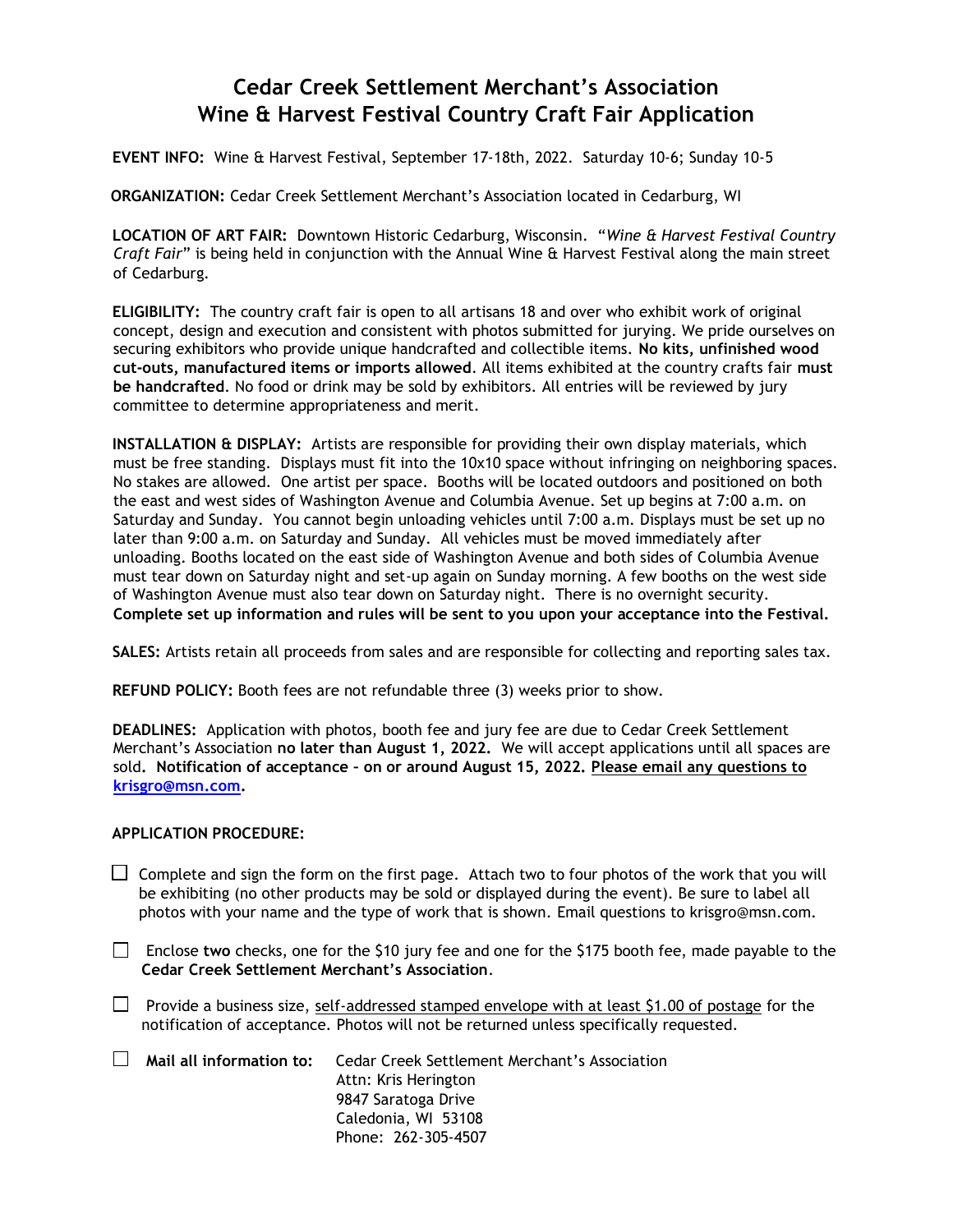## 2 **SEND BACK WITH YOUR APPLICATION**

**WISCONSIN TEMPORARY EVENT OPERATOR AND SELLER INFORMATION**

Information on this form is required under sec. 73.08(38), Wis. Stats.

### **PART A: To be completed by the Operator of the Temporary Event**

1. Name of Temporary Event Wine & Harvest Festival

2. Date(s) of Temporary Event September 17-18, 2022

3. Location of Temporary Event (e.g., Venue, City) Cedarburg, WI

**PART B: Operator Information: To be completed by the operator of the temporary event.**

1. Name and Address Cedar Creek Merchant's Association (CCSMA)

N70 W6340 Bridge Road, Cedarburg, WI 53012

2. Daytime Telephone Number 866-864-1516

3. E-mail Address

4. Wisconsin Tax Account Number \_\_ \_\_ \_\_ - \_\_ \_\_ \_\_ \_\_ \_\_ \_\_ \_\_ \_\_ \_\_ \_\_-\_\_ \_\_

If blank, check appropriate box:

 $\Box$  No Taxable Sales  $\Box$  Exempt under Occasional Sales Rules X Exempt Nonprofit Organization

Other – Explain:

**PART C: Seller Information: To be completed by seller and given to event operator on or before the first day of event.**

| 6. Wisconsin Tax Account Number $\_\_$ $\_\_$ $\_\_$ $\_\_$ $\_\_$ $\_\_$ $\_\_$ $\_\_$ $\_\_$ $\_\_$ $\_\_$ $\_\_$ $\_\_$ $\_\_$                     |
|-------------------------------------------------------------------------------------------------------------------------------------------------------|
| 7. Social Security Number $X$ X X $-$ X X $ \underline{\hspace{1cm}}$ $\underline{\hspace{1cm}}$ $\underline{\hspace{1cm}}$                           |
| 8. Federal Identification Number (FEIN) X X - X X X $\mu$ $\mu$ $\mu$                                                                                 |
| 9. Check one box indicating the type of activity you intend to engage in at this event:                                                               |
| <b>Display Only</b><br>Selling Taxable Merchandise or Service □<br>ப                                                                                  |
| Selling Exempt Merchandise or Service $\Box$<br><b>Exempt under Occasional Sales Rules</b><br>ப                                                       |
| Nonprofit Organization<br>Direct Sellers, Company Name _____________________<br>$\Box$<br>ப                                                           |
| I declare that the information on this form is true and correct to the best of my knowledge and belief<br>and that I am authorized to sign this form. |

Print Name: \_\_\_\_\_\_\_\_\_\_\_\_\_\_\_\_\_\_\_\_\_\_\_\_\_\_\_\_\_\_\_\_\_\_\_\_\_\_\_\_\_\_\_

Signature: \_\_\_\_\_\_\_\_\_\_\_\_\_\_\_\_\_\_\_\_\_\_\_\_\_\_\_\_\_\_\_\_\_\_\_\_\_\_\_\_\_\_\_\_ Date: \_\_\_\_\_\_\_\_\_\_\_\_\_\_\_

**EVENT** 

**SELLER**

**SELLER**